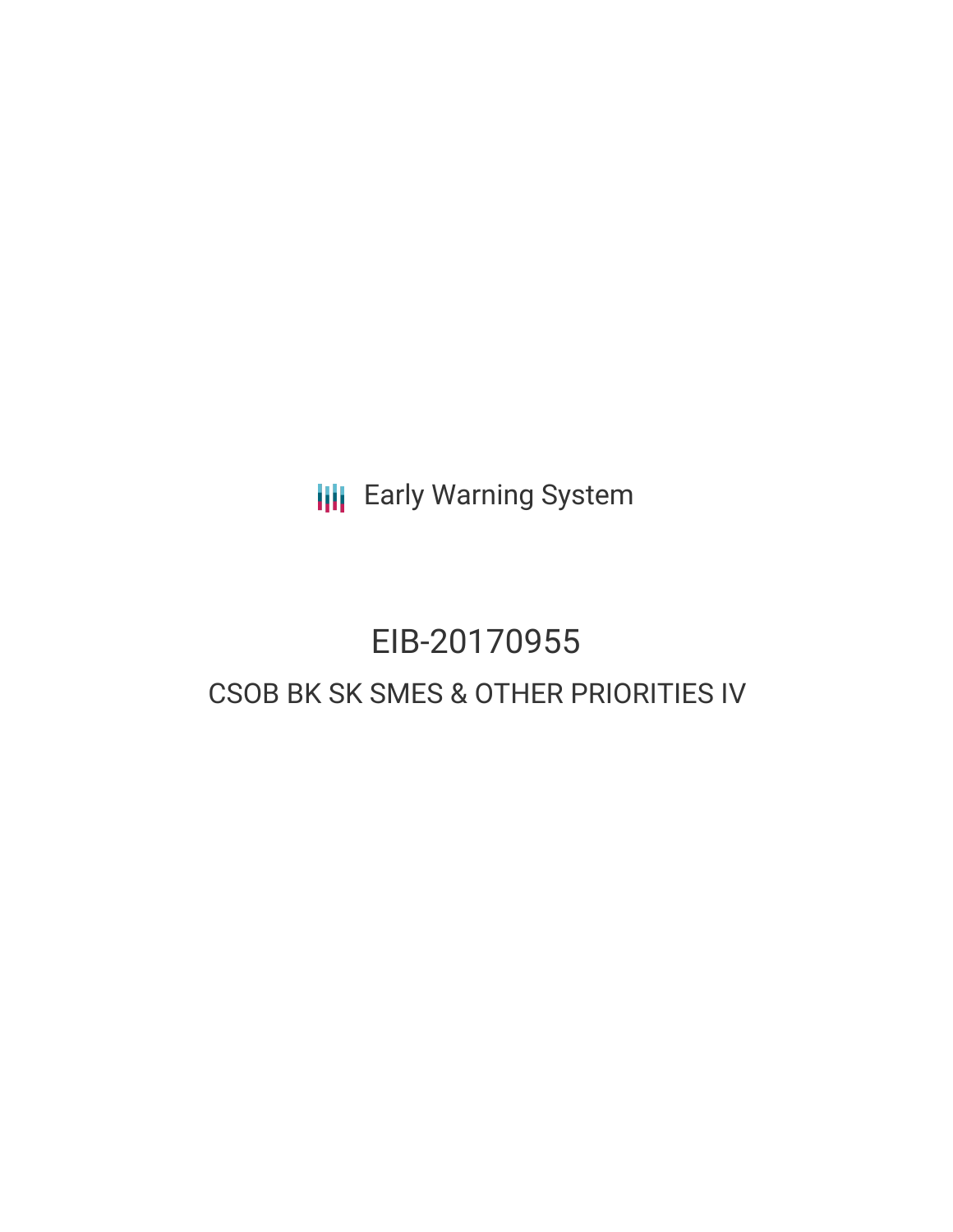

### **Quick Facts**

| Slovakia                         |
|----------------------------------|
| European Investment Bank (EIB)   |
| ل L                              |
| CESKOSLOVENSKA OBCHODNA BANKA AS |
| Finance                          |
| Loan                             |
| \$120,62 million                 |
| \$120,62 million                 |
|                                  |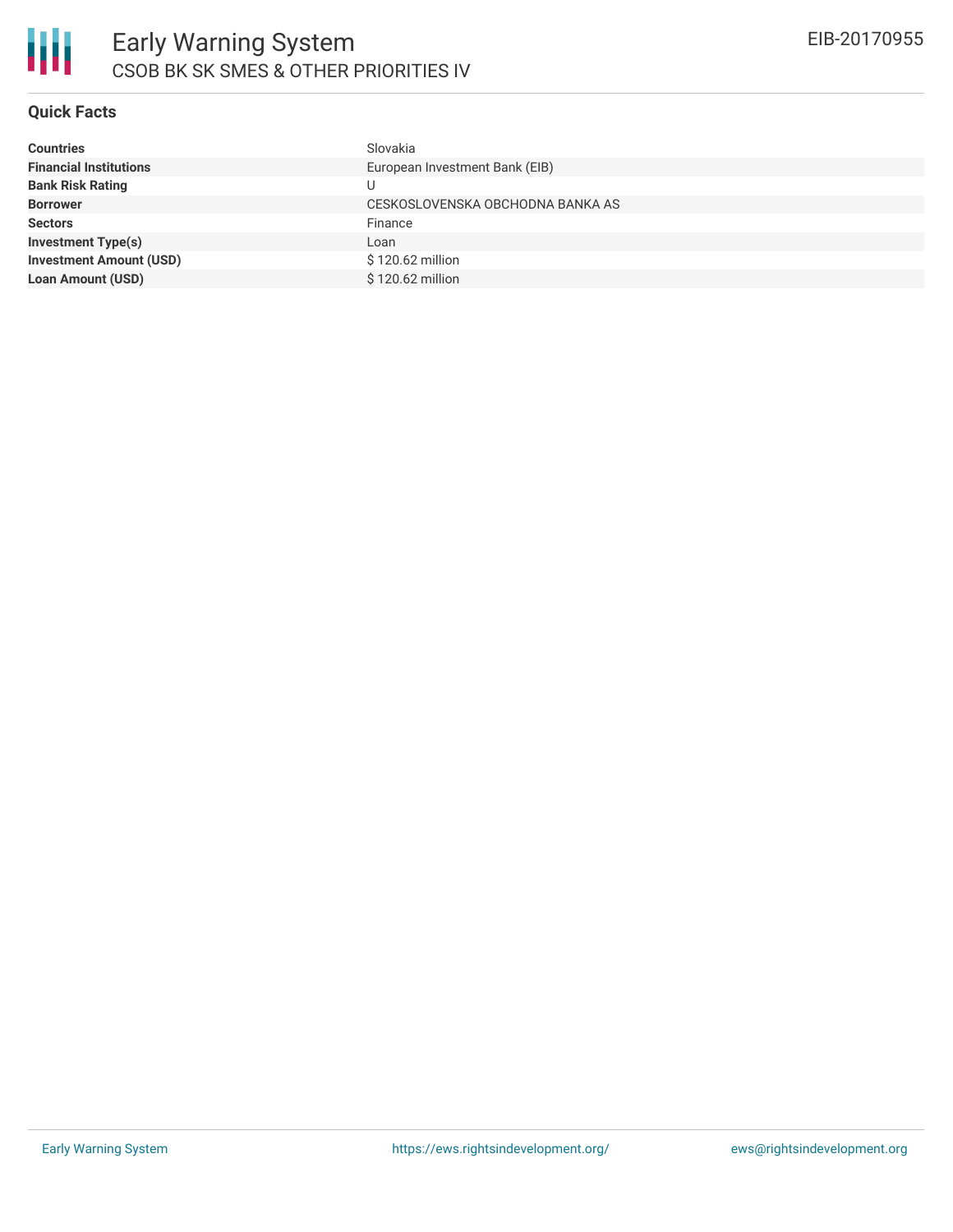

## **Project Description**

According to the EIB website, the project consists of a loan to finance small and medium scale projects promoted primarily by small and medium-sized enterprises (SMEs), mid-caps and other eligible public and private entities in Slovakia, with a partial dedication to Climate Action projects. Further, it will improve competitiveness and access to finance at favourable conditions for Slovak SMEs and mid-caps, as well as support investments conducted by eligible public and private entities in urban development, energy efficiency and sustainable transport.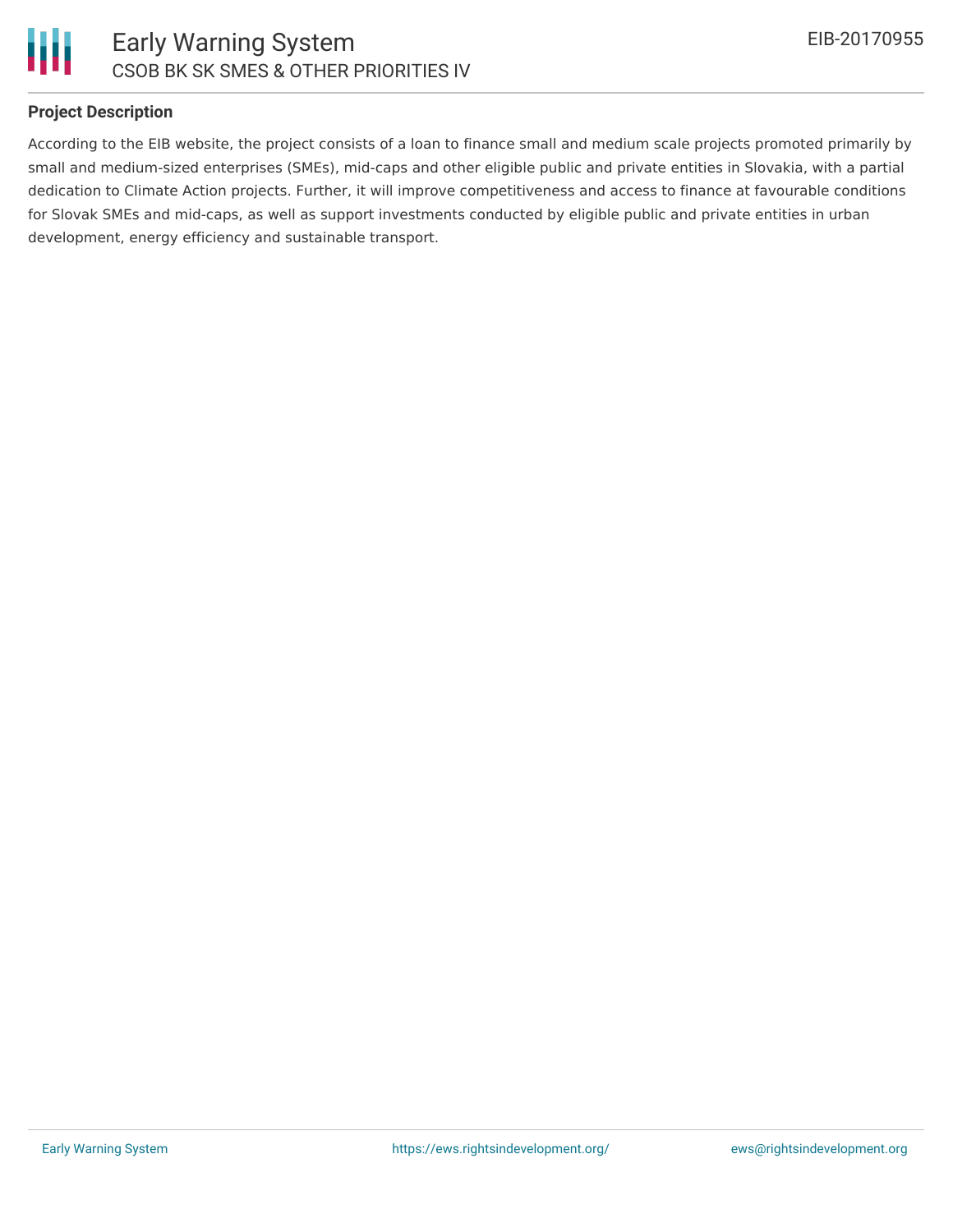

#### **Investment Description**

European Investment Bank (EIB)

#### **Financial Intermediary**

Financial Intermediary: A commercial bank or financial institution that receives funds from a development bank. A financial intermediary then lends these funds to their clients (private actors) in the form of loans, bonds, guarantees and equity shares. Financial intermediaries include insurance, pension and equity funds. The direct financial relationship is between the development bank and the financial intermediary.

[Ceskoslovenská](file:///actor/1262/) obchodná banka, a.s. (Financial Intermediary)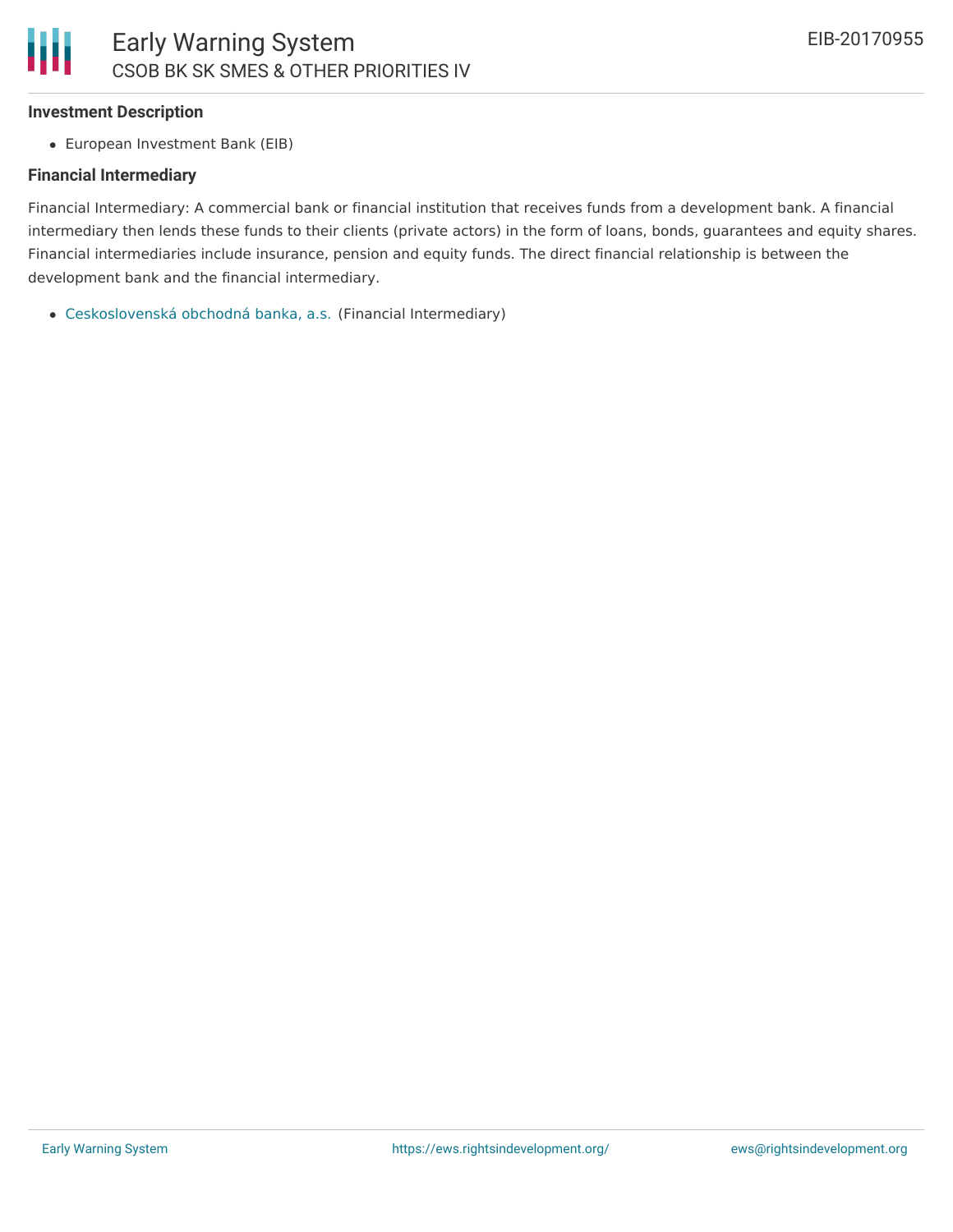

## **Private Actors Description**

Ceskoslovenská obchodná banka, a.s., a commercial bank, provides various banking products and services in Slovakia. The company operates through Retail Banking/Entrepreneurs and Small Companies, Private Banking, Corporate Banking, Financial Market and ALM, and Other segments.